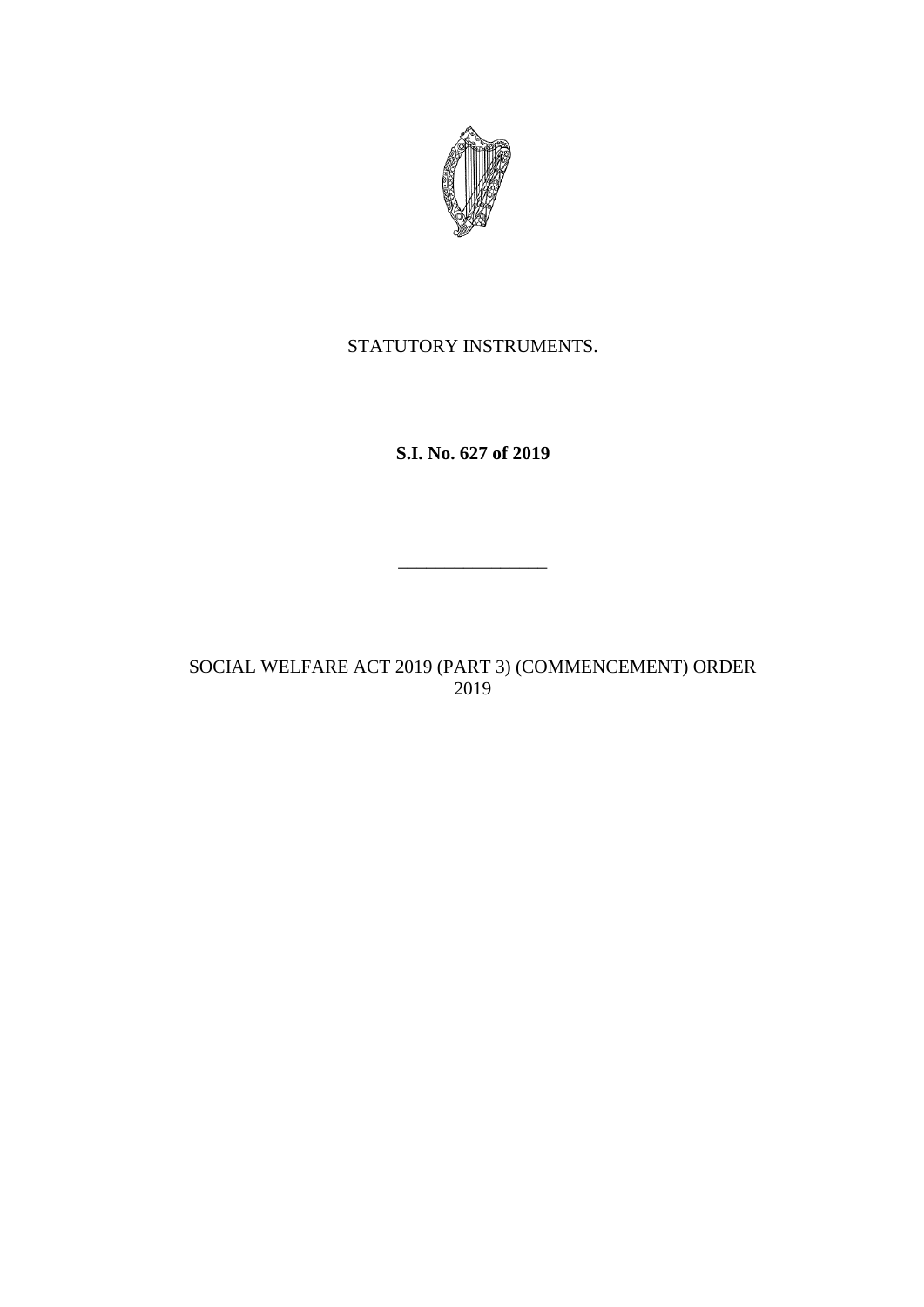## S.I. No. 627 of 2019

## SOCIAL WELFARE ACT 2019 (PART 3) (COMMENCEMENT) ORDER 2019

I, PASCHAL DONOHOE, Minister for Finance, in exercise of the powers conferred on me by section 1(4) of the Social Welfare Act 2019 (No. 34 of 2019), hereby order as follows:

1. This Order may be cited as the Social Welfare Act 2019 (Part 3) (Commencement) Order 2019.

2. The 10th day of December 2019 is appointed as the day on which Part 3 of the Social Welfare Act 2019 (No. 34 of 2019) shall come into operation.



GIVEN under my Official Seal, 10 December, 2019.

PASCHAL DONOHOE, Minister for Finance.